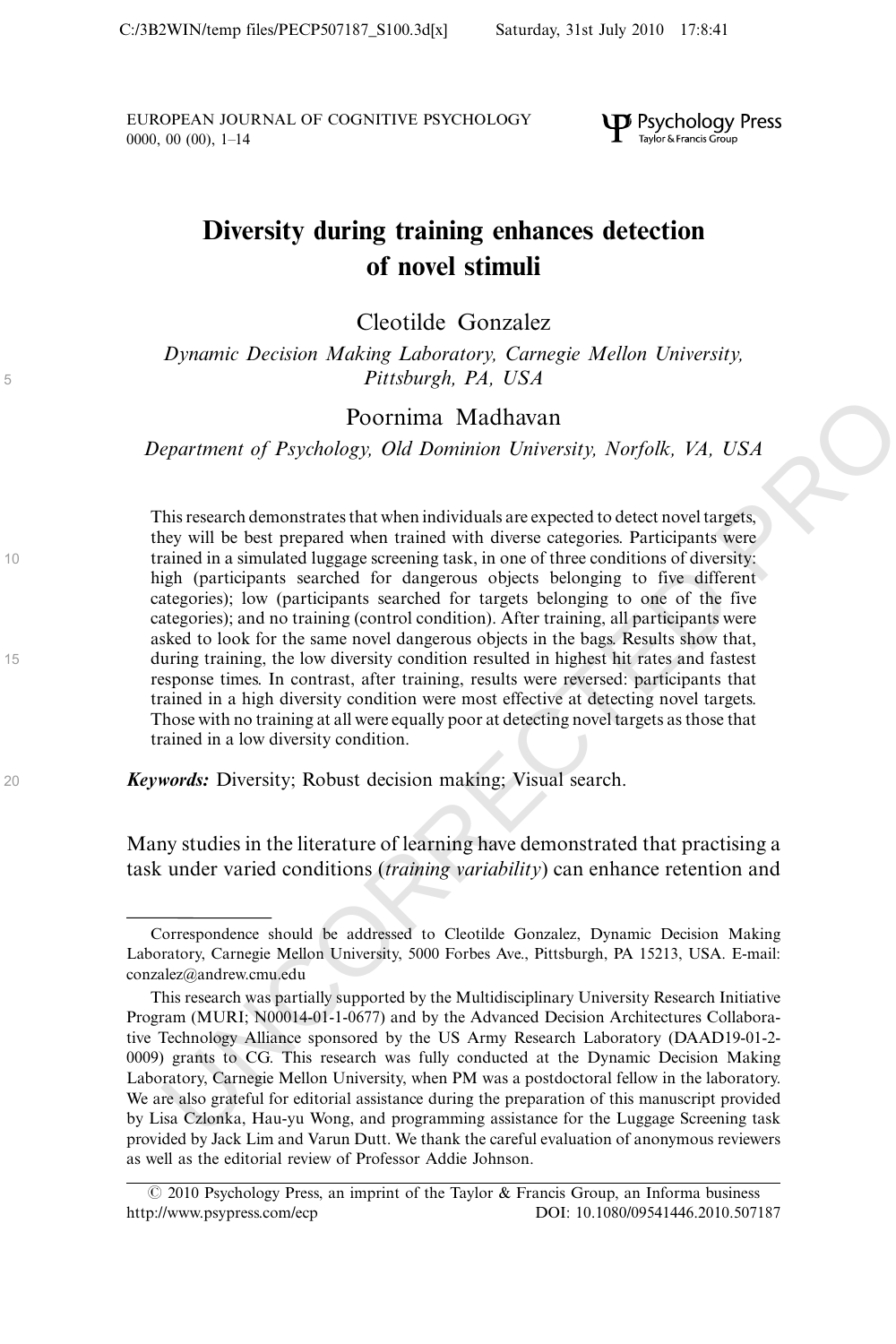transfer compared to practicing under more consistent conditions. For example, Schmidt and Bjork (1992) reported the effectiveness of variation during practice versus consistent practice for transfer to some novel retention test. Their demonstrations included both motor and verbal tasks. In addition, more recent studies have also demonstrated benefits of training variability in contexts such as organisational learning (Schilling, Vidal, Ployhart, & Marangoni, 2003) and cognitive skills (Yechiam, Erev, & Gopher, 2001). But most of the benefits of training variability have been demonstrated in motor tasks rather than cognitive tasks, such as throwing objects at targets of different distances (Wulf, 1991), moving objects at different distances and speeds (Kelso & Norman, 1978), controlling the speed and accuracy of an apparatus through the motor movement of a handle (Schmidt, Young, Swinnen, & Shapiro, 1989), continuous pursuit tracking (Wulf & Schmidt, 1997), and the forehand drive in tennis (Douvis, 2005).

In contrast to the supporting evidence for positive effects of training variability, evidence also indicates that learning is highly specific to the training conditions (specificity of training); that is, transfer is most effective when the conditions of transfer closely match the conditions of training. Recent studies have addressed the benefits of specificity in both perceptual and motor components of a task (Healy, Wohldmann, Parker, & Bourne, 2005; Healy, Wohldmann, Sutton, & Bourne, 2006). Healy et al. (2006) found that contrary to previous findings on the advantage of training variability, individuals show durability and transfer of performance only when the mental procedures developed during training can be reinstated at testing.

Is (Kelso & Norman, 1978), controlling the speed and accuracy of an<br>ratus through the motor movement of a handle (Schmidt, Young,<br>nen, & Shapiro, 1989), continuous pursuit tracking (Wulf & Schmidt, Young,<br>nen, & Shapiro, 1 Thus, the current literature is mixed regarding the benefits of training variability. This research report provides evidence of the benefits of training variability for the detection of novel targets in a visually complex cognitive task- luggage screening. Research has demonstrated support for the specificity of training in similar airport luggage screening tasks (Smith, Redford, Washburn, & Taglialatela, 2005). Specifically, researchers found that participants relied on the recognition of familiar targets and had great difficulty using category-general knowledge (Smith, Redford, Gent, & Washburn, 2005; Smith, Redford, Washburn, & Taglialatela, 2005). In those studies, performance improved when the transfer images were the same as the ones used during training. Performance dropped when unfamiliar targets from the same categories appeared. A similar pattern of effects was first found by McCarley, Kramer, Wickens, Vidoni, and Boot (2004).

We hypothesise that a possible reason for these results is the small number of training categories used in that study. To form category-general knowledge and effectively transfer this knowledge to unfamiliar targets, training must incorporate items belonging to a larger and more diverse set of categories. Thus, variability in this research refers to the categorical diversity of elements experienced during training.

25

30

35

45

40

50

55

60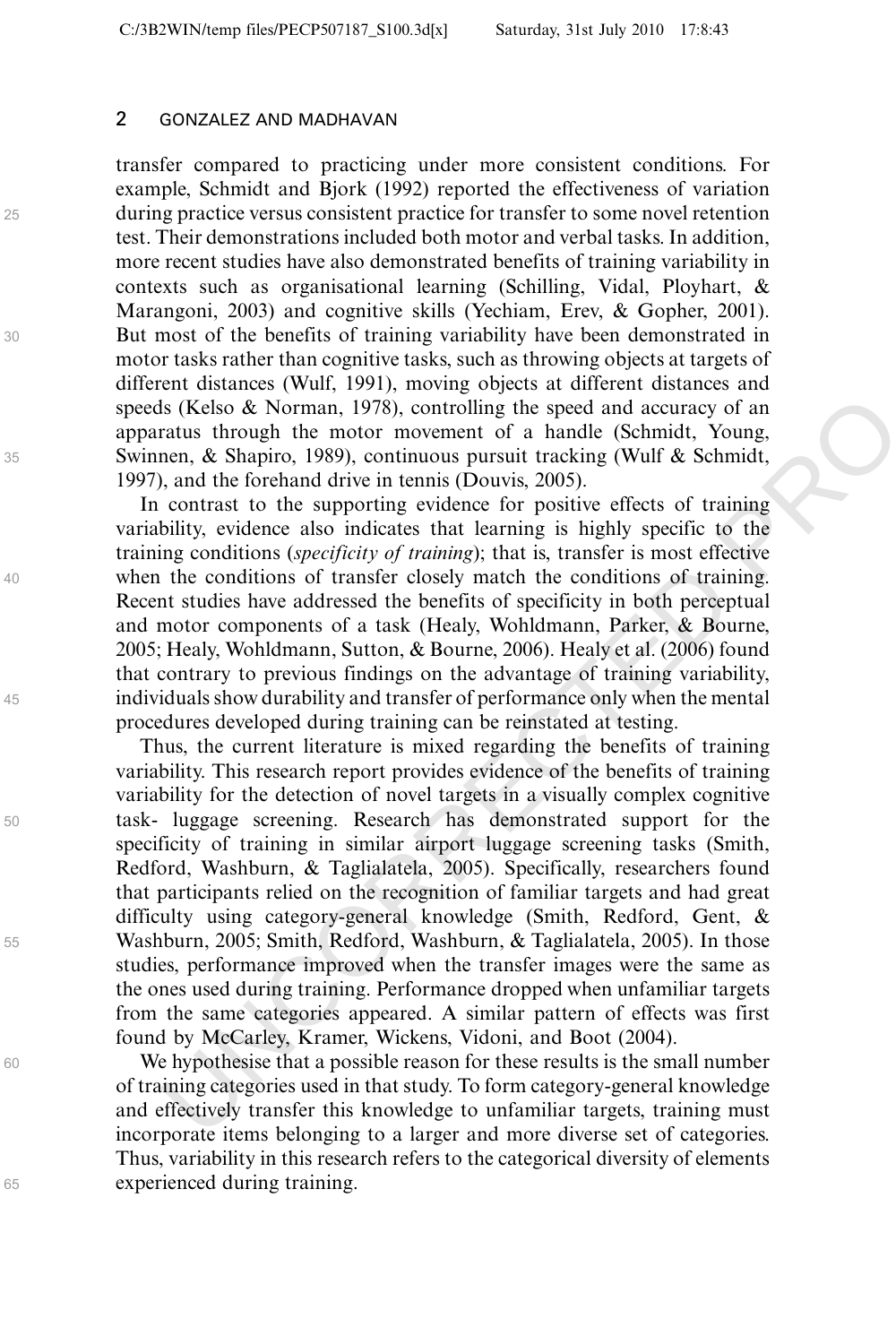In the current experiment, the number of target categories from which the targets were drawn during training was manipulated. The goal of this research was to examine the benefits of this categorical diversity on the detection of novel items at transfer in a complex visual detection task. The detection of novel or unusual targets is important in many visual detection tasks. Some examples of such tasks are a doctor trying to identify a tumour on an X-ray image, a soldier attempting to determine the presence of a combatant in unfamiliar terrain, and a security officer trying to find dangerous items in passenger luggage. We expect that training variability will lead to better detection of unknown targets in these scenarios.

## EXPERIMENT

EXPERIMENT<br>EXPERIMENT<br>EXPERIMENT<br>bag, rather than by automated methods. This method vasted parafore are<br>have the rigidity of automated algorithms has difficulty staping to the<br>retainty and variability associated with threa Much of threat detection at airports is still conducted by visual inspection of the bag, rather than by automated methods. This method is used partly because the rigidity of automated algorithms has difficulty adapting to the uncertainty and variability associated with threats. Humans seem more capable than automated aids at extrapolating from previous knowledge and engaging in adaptive decision making (i.e., thinking ''outside the box'') when faced with novel threat targets. Therefore, at the practical level, a goal of this research is to determine ways in which we can improve the accuracy of human detection of potentially dangerous items and optimise detection time through the study of skill acquisition and learning.

We tested the effects of training variability with a luggage screening task on the effectiveness of the detection of novel targets at transfer. We used targets during the training phase that varied in the number of categories from which they were drawn. We then transferred participants to a condition that involved novel targets, i.e., targets that were categorically different from those used during training and that were not shown to the participants ahead of time.

## The Luggage Screening Task

We developed a luggage screening simulation to represent the visual search in luggage screening, which has also been used in other recent studies (Brunstein & Gonzalez, 2010; Lacson, Gonzalez, & Madhavan, 2008; Madhavan, Gonzalez, & Lacson, 2007). This simulation involves complex visual images constructed from individual X-ray images of dangerous and nondangerous items. The complex visual images were built by manually compiling X-ray images of individual objects provided by the Transportation Safety Administration (TSA). The TSA provided a set of individual X-ray images identified as potentially dangerous and nondangerous items. We generated a set of multiple categories of the potentially dangerous objects (knives, cutting

70

75

85

80

 $90$ 

95

AQ1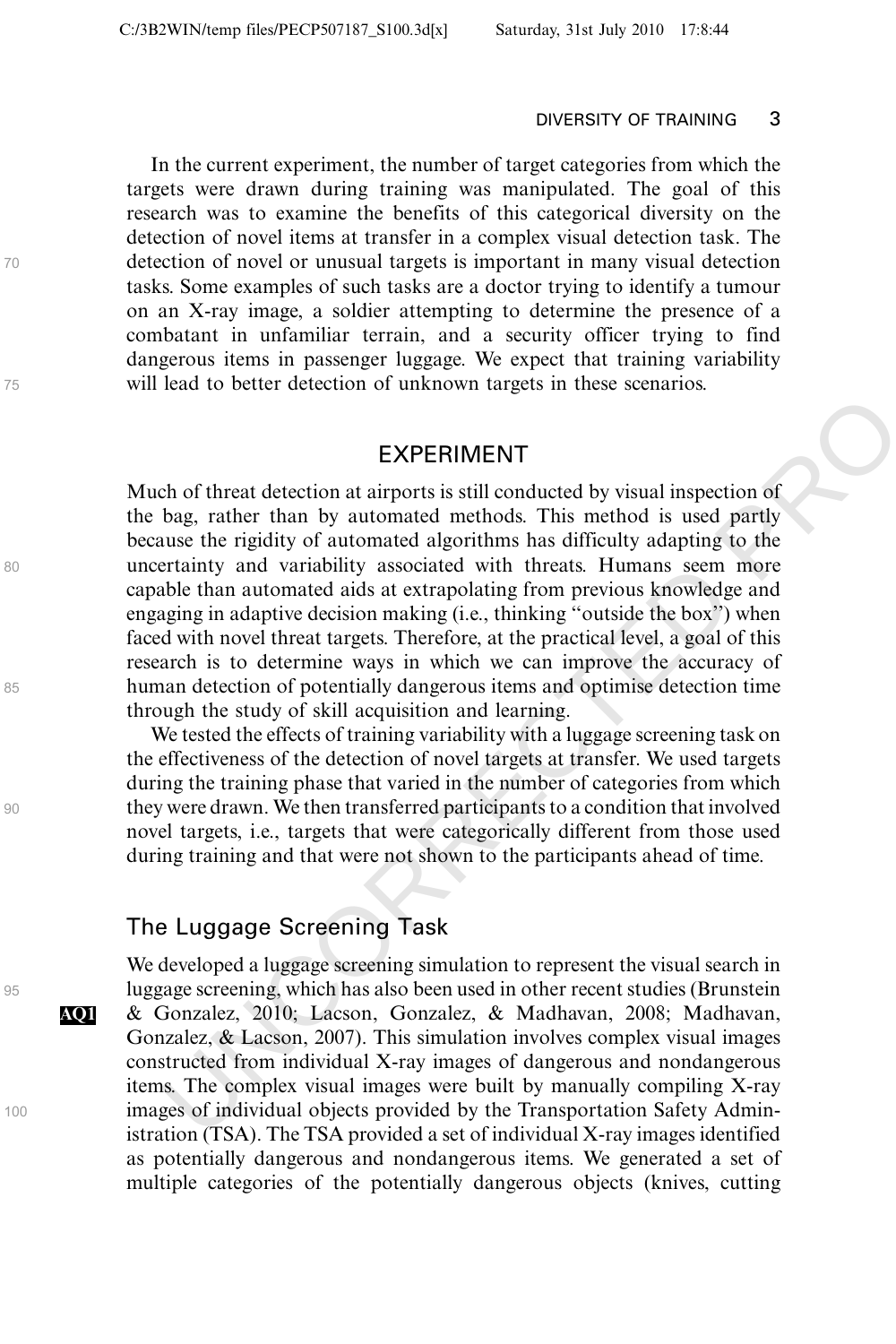objects, glass objects, etc.) according to a pretest, explained later, and we manually inserted one potentially dangerous item in half of the bags to be used in the simulation. An example of a compiled image and individual images of potentially dangerous targets used in the simulation are shown in Figure 1.

During training, this task requires individuals to memorise a set of potentially dangerous objects presented on the screen. Then individuals are asked to determine the presence of any of those weapons embedded in luggage X-ray images. Other studies have used similar luggage screening images to examine the visual search aspects of a screener's performance (McCarley et al., 2004), issues related to operator trust in automated decision support systems (Madhavan & Wiegmann, 2005), and categorisation and specificity of training (Smith, Redford, Gent, & Washburn, 2005). The task provides a compilation of the actual visual stimuli that screeners are subjected to and provides similar time pressures (our study's participants have a limited amount of time to inspect the bag). We hypothesised that a larger categorical diversity of target objects used during training would result in better transfer to novel items.



Figure 1. An example of an X-ray image of luggage and a subset of the "novel" targets selected for the transfer phase of the experiment.

110

115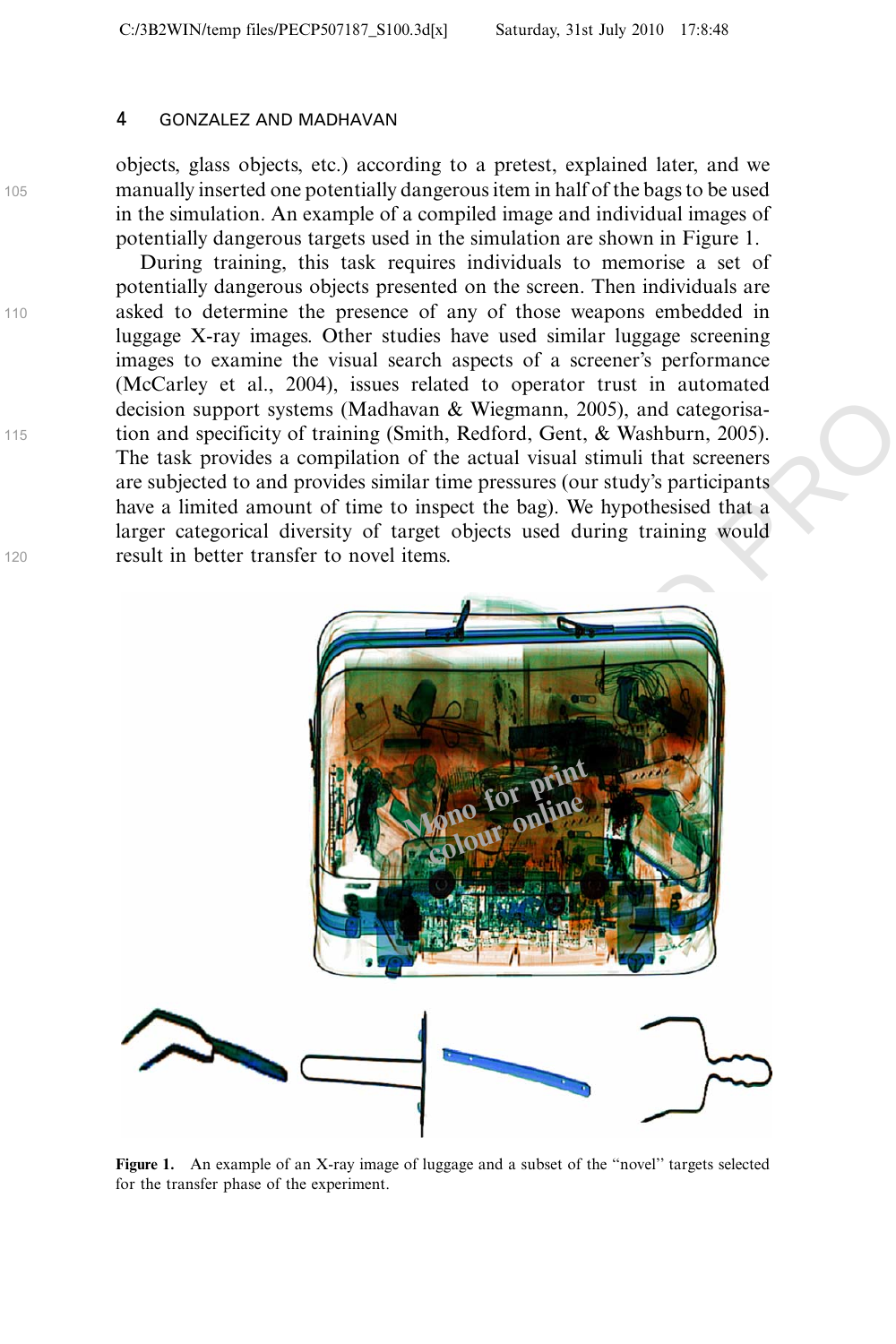## Method

Pretest. The purpose of the pretest was to select categories of potentially dangerous objects that would be used to train participants in the actual luggage-screening experiment and to identify the novel targets to be used at transfer. This pretest of images was also used for a second study, and the full methods and results of this pretest are also reported by Brunstein and Gonzalez (2010). In order to create the categories used in this experiment, a pilot group of participants ( $n = 8$ ) was presented with 40 icons of potentially dangerous objects on a screen, one at a time. They were asked to cluster the icons on a two-dimensional, x-y coordinate screen on the basis of ''shape complexity'' (x-axis) and ''colour complexity'' (y-axis), using a computer program specifically created to record the final coordinates of the objects as participants arranged them on the screen. Objects with coordinates falling within a 500-pixel radius were classified into one category. The results clearly distinguished five categories that were used in the training phase: metal objects, knives, guns, scissors, and glass objects. These category clusters are depicted in Figure 2. Other objects that did not clearly belong to any category according to these criterion were classified as ''novel'' and were used in the transfer phase. Thus, these transfer targets were categorically dissimilar to the training targets, and included objects such as pointing and wire objects of different shapes, and possible cutting objects of no specific shape. Figure 1 shows some examples of the objects classified as ''novel'' and used in the transfer phase of the experiment. AQ1



Figure 2. Graph depicting target categories formed by the pretest classification from participants. The ''transfer objects'' were selected because they are not classified as part of any of the other categories.

130

135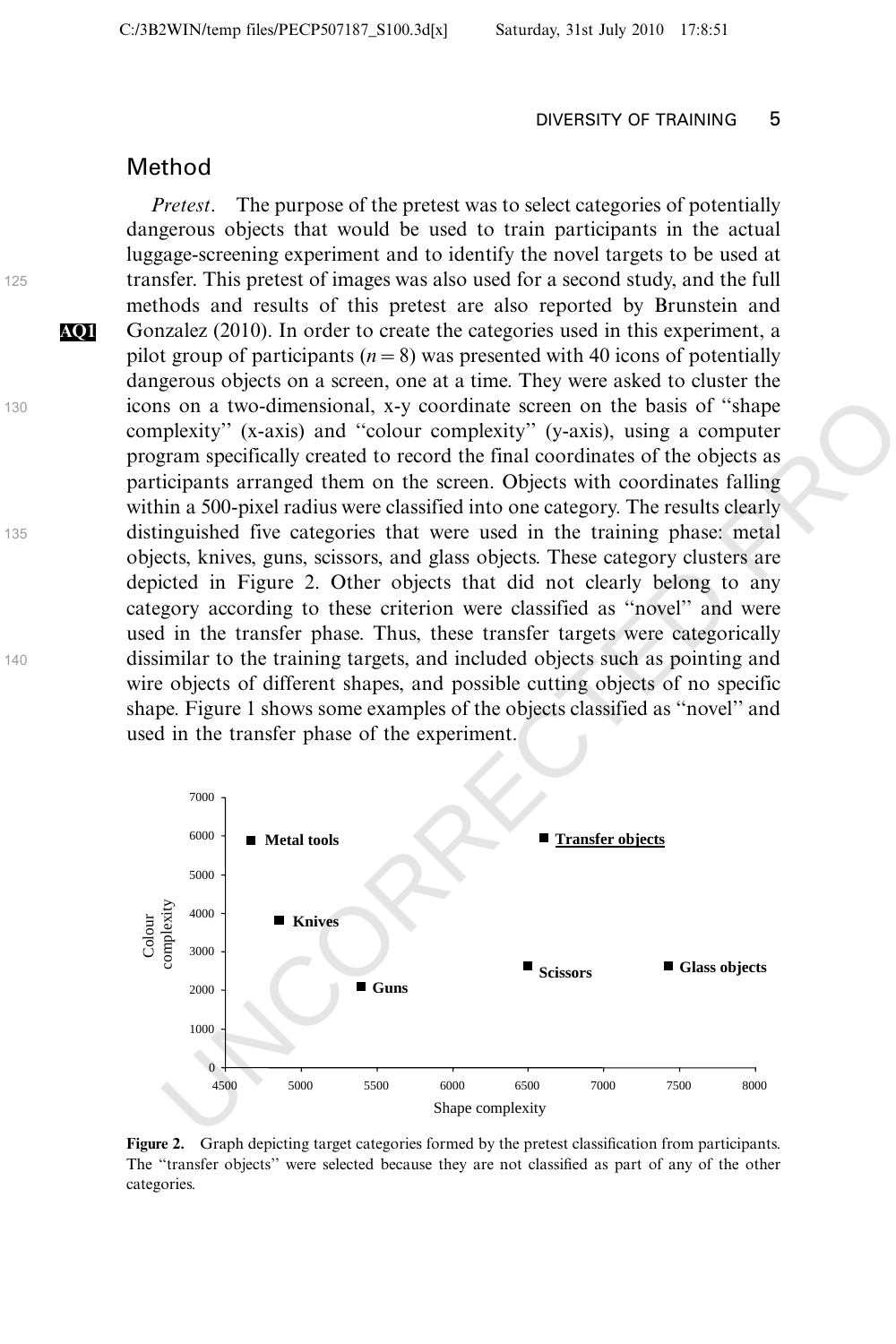Experimental design. Participants were randomly assigned to one of three possible training conditions: high diversity, low diversity, and no training. After the training phase, participants were transferred to a condition that involved the detection of novel targets (as identified in the pretest). The experiment ran for two consecutive days. The training phase was completed during Day 1, and the transfer phase during Day 2. The control group received no training, and the transfer phase was completed during Day 2. During the training phase, participants were shown a ''memory set'' that included the targets to look for in the following block of bags. During the transfer phase, participants were not shown the targets to look for, which belonged to the "novel" category, and they were asked to use their "best judgement" to find possible targets in the bags. Based on the pretest described earlier (and in Brunstein & Gonzalez, 2010), categorical training diversity varied at two levels: (1) low diversity—five targets in the memory set were randomly drawn (with replacement) from only one category randomly selected from the five possible categories (e.g., only knives, or only guns, etc.) and this was the only category used throughout the training phase; and  $(2)$  high diversity—five targets in the memory set were randomly drawn (with replacement) from all five categories (one object from each of the five categories: knives, guns, scissors, glass objects, metal tools) in each block. AQ1

είγαιο sever in standard met argets to toos to; we much cannot and the between the basis of the basis and the parts in the basis Based on the pretest described are it 'to find be targets in the basis Based on the pretest The transfer phase consisted of only one block of 100 trials. The bag images were the same during training and transfer, but the targets changed at transfer. However, the possibility of participants implicitly associating a particular bag with a target was extremely low given the complexity of the bags themselves and the high diversity of bags and associations of the backgrounds and the targets used. The bags were also scaled for comparability in physical similarity and difficulty, to prevent specific bag-target associations during training. This procedure of scaling the bags is explained in detail in Brunstein and Gonzalez (2010). The base rate of targets was 50% in both the training and transfer phases (e.g., only 50 out of 100 bags had a target).

Participants. A total of 36 undergraduate and graduate students completed the experiment. Of these, 12 participants were randomly assigned to the high diversity condition, 12 to the low diversity condition, and 12 to the control condition. All participants were right-handed, had normal colour vision, and had normal or corrected-to-normal visual acuity. Participants were 23.35 years old on average  $(SD = .61)$ , 35% were females and 65% were males. All participants were recruited from local universities and were paid a total of \$15 for their participation. The total participation time did not exceed 1 hour on Day 1 (training phase) and 30 min on Day 2 (transfer phase) of the experiment.

145

150

155

160

165

170

AQ1

175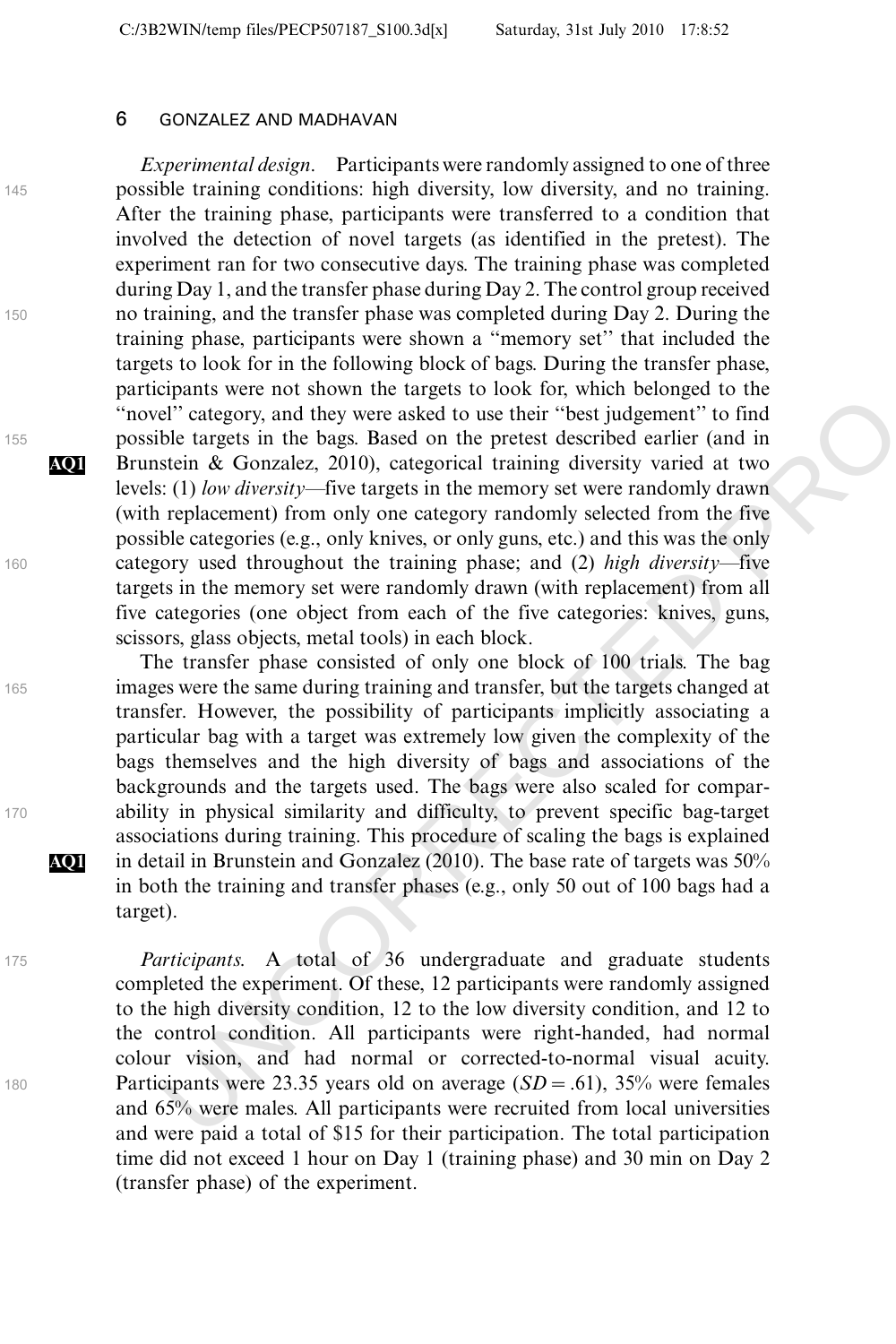Procedure. During the training phase, participants were presented with 400 luggage images in four blocks of 100 trials each. During the transfer phase, participants were presented with 100 luggage images in one block of 100 trials. The training phase lasted about 1 hour and consisted of four blockswith 100 trials each and a base rate of 50% for targets. That is, only 50 of the 100 trials in each block had a target. During the training phase, participants were asked to memorise a set of five targets before each of four blocks. Then, they were asked to search for any member of that set during the 100 trials of the block.

On Day 1, participants were asked to memorise a set of targets at the beginning of each block. On each trial, a luggage image appeared in the centre of the screen for 4 s. Participants were required to search for any member of the memory set that appeared in the luggage image and click on the target when they detected it. If they did not click on the image, the trial timed out after 4 s, followed by a text message indicating whether they had generated a correct diagnosis or not.

the section of 4 s. Participants were required to search for any member of the secten for 4 s. Participants were required to search for any member of m the lugge image image image image (ab c on the target of data appears On Day 2, for the transfer phase, the procedure was essentially the same; however, the targets used in the transfer phase were different from those used in the training phase. In the transfer phase, the targets were randomly selected from the ''novel'' category (as per the pretest explained earlier). Also, the participants were not shown these targets prior to search. Participantswere not shown a memory set at transfer to keep targets novel and unknown to the participants. Participants were only told that their task was to look for possible dangerous objects in the bags using their best judgement and were not given feedback. They were not given any information about the categories and they were not told that the items to look for were ''novel'' or different from what they had searched for during training. They were only asked to use their best judgement to detect what the targets were during the transfer phase and they did not receive feedback. Participants in the control group performed only on the transfer phase without prior training.

The dependent variables were hit rate, false alarm rate, and detection time on correct detections (in seconds). A hit was defined as clicks on images in which a target was present and in which the participants clicked on the correct location of the target (the target was defined as a rectangular area surrounding the target). We used repeated-measures ANOVAs to investigate the effect of categorical diversity during training, one-way ANOVAs for the transfer phase, and t-tests for comparison between the conditions and the control condition during transfer.

## **Results**

Training data were analysed in a 2 (categorical diversity)  $\times$  4 (block) mixed design. Transfer data were analysed for the effect of the different training

185

190

195

200

205

210

215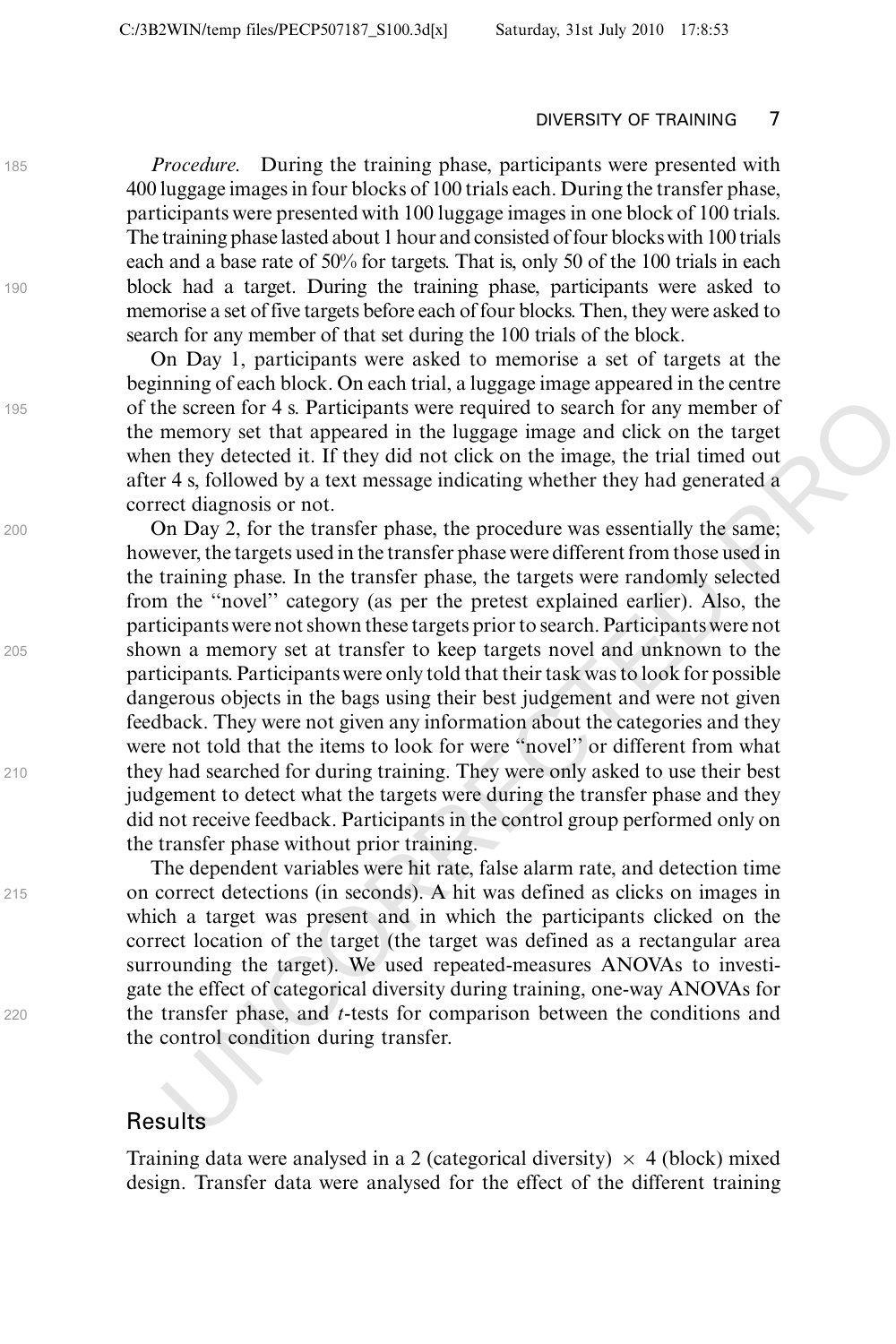conditions and means were compared against the control condition. We provide results from the analyses of variance and t-tests for hit rates, false alarm rates, and detection time in both the training and transfer phases later.

Training phase. During training, there was a clear advantage for individuals in the low diversity condition over those who trained in the high diversity condition,  $F(1, 22) = 38.01$ ,  $p < .001$ ,  $\chi^2 = .63$ . Figure 3 (top panel)



Figure 3. Average hit rates (top panel) and false alarms rates (bottom panel) per block and diversity condition during the training and transfer phases. Error bars represent standard errors.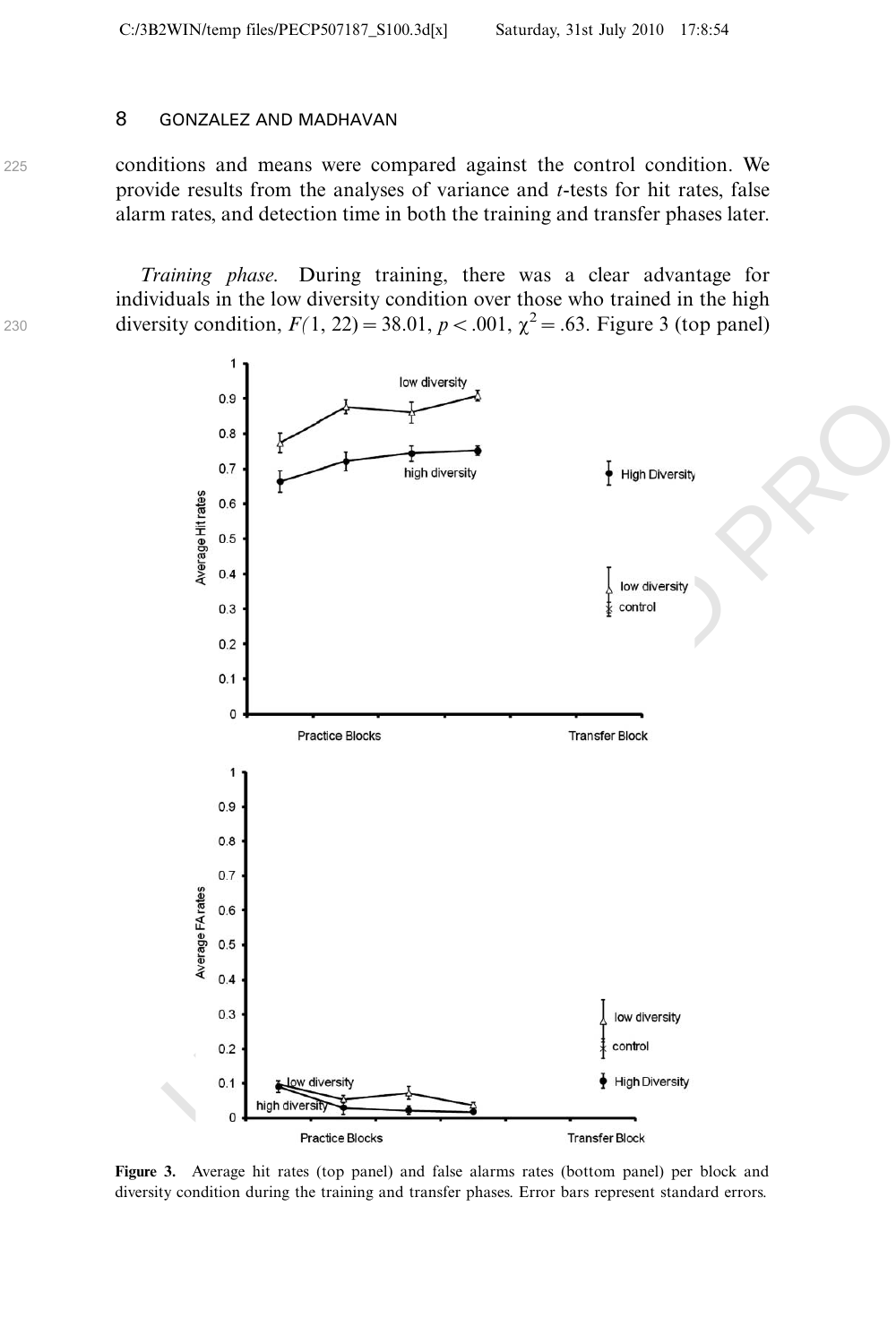presents the average hit rates for the training and transfer phases. On average, training with items drawn from only one category resulted in higher hit rates  $(M = 0.85, SD = 0.06)$  compared to training with items drawn from all five categories ( $M = 0.72$ ,  $SD = 0.04$ ); there was an improvement of hit rates over time as shown by the significant effect of the block,  $F(3, 66) = 10.14, p < .001$ ,  $\chi^2$  = .32, and there were no significant interactions,  $F(3, 66) = 0.68$ ,  $p > .05$ , where  $\chi^2 = 0$ .

Categorical diversity did not have a significant effect on participants' false alarm rates,  $F(1, 22) = 4.34$ ,  $p > .05$ ,  $\chi^2 = .17$ . The average false alarm rates (shown in Figure 3, bottom panel) were low during training and no significant difference was present between the low diversity  $(M = 0.06,$  $SD = 0.03$ ) and the high diversity conditions ( $M = 0.04$ ,  $SD = 0.03$ ). False alarm rates significantly decreased across blocks,  $F(3, 66) = 11.77$ ,  $p < .001$ ,  $\chi^2$  = .35, but there was no significant interaction between the blocks and the diversity condition,  $F(3, 66) = 1.16$ ,  $p > .05$ ,  $\chi^2 = .05$ .

Again, during the training phase, there was an advantage for individuals who trained in the low diversity condition,  $F(1, 22) = 6.48$ ,  $p < .05$ ,  $\chi^2 = .22$ . Figure 4 shows the average detection time per block and diversity condition



Figure 4. Average detection time per block and level of diversity during the training and transfer phases. Error bars represent the standard error.

240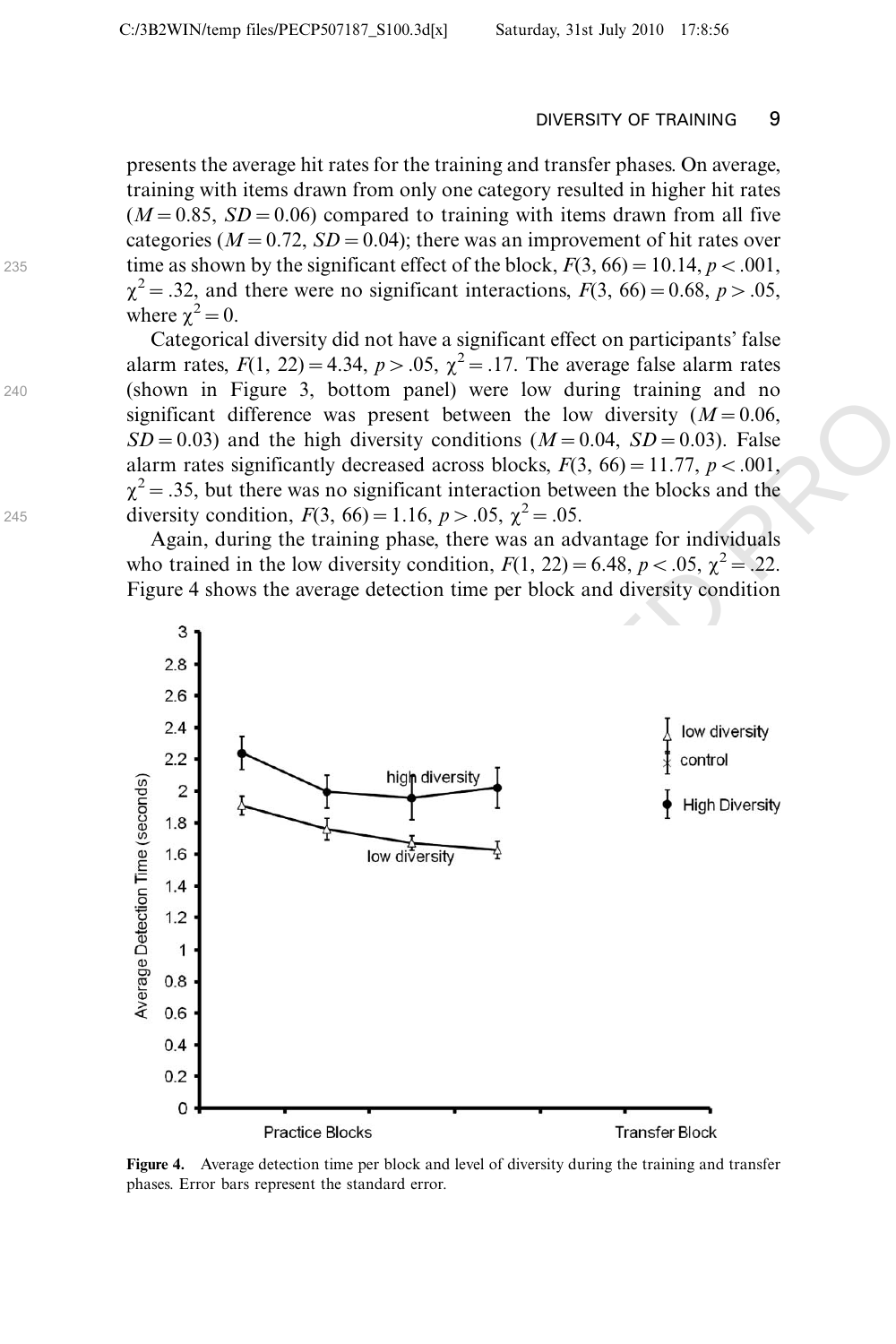for the training and transfer phases. On average, low diversity resulted in faster detections ( $M = 1.74$  s,  $SD = 0.12$ ) compared to high categorical diversity ( $M = 2.05$  s,  $SD = 0.13$ ). Detection time also decreased significantly over practice for all groups,  $F(3, 66) = 17.31$ ,  $p < .001$ ,  $\chi^2 = .44$ , and there was no significant interaction between training and the diversity condition,  $F(3, 66) = 1.36, p > .05, \chi^2 = .06.$ 

25; and detection time,  $P(2, 57) = 8.94$ ,  $p < .01$ ,  $\chi^2 = .29$ , compared to categorical diversity condition ( $M = 0.69$ ,  $SD = 0.03$ ) rather than tailing phase. The hit rates were higher for the group that trained in the cate Transfer phase. During the transfer phase, the diversity conditions (including the control condition) resulted in significantly different hit rates,  $F(2, 57) = 21.02, p < .001, \chi^2 = .49$ ; false alarm rates,  $F(2, 57) = 7.35, p < .05$ ,  $\chi^2$  = .25; and detection time,  $F(2, 57) = 8.94$ ,  $p < .01$ ,  $\chi^2$  = .29, compared to the training phase. The hit rates were higher for the group that trained in the high categorical diversity condition  $(M = 0.69, SD = 0.03)$  rather than the low categorical diversity condition  $(M = 0.35, SD = 0.06)$ ,  $t(46) = 4.58$ ,  $p < .001$ . Compared to low categorical diversity, high diversity also had lower false alarm rates,  $t(46) = -2.71$ ,  $p < .05$ ; and shorter detection times,  $t(46) = -2.99$ ,  $p < 0.01$ . The high diversity condition produced significantly higher hit rates ( $M = 0.69$ ,  $SD = 0.03$ ) than the control condition ( $M = 0.30$ ,  $SD = 0.02$ ),  $t(22) = -9.86$ ,  $p < .001$ ; significantly fewer false alarms (M = 0.11,  $SD = 0.02$ ) than the control condition ( $M = 0.20$ ,  $SD = 0.03$ ),  $t(22) =$ 2.67,  $p < .05$ ; and lower detection time ( $M = 1.92$  s,  $SD = 0.09$ ) than the control condition  $(M = 2.18, SD = 0.07)$ ,  $t(22) = 2.27, p < 0.05$ . In contrast, the hit rates in the low diversity condition  $(M = 0.35, SD = 0.06)$  were no different than the control condition  $(M = 0.30, SD = 0.02)$ ,  $t(34) = -0.79$ ,  $p > .05$ ; neither were the false alarm rates ( $M = 0.28$ ,  $SD = 0.06$  for low diversity and  $M = 0.20$ ,  $SD = 0.03$  for the control),  $t(34) = -1.19$ ,  $p > .05$ ; and the detection time ( $M = 2.71$  s,  $SD = 0.57$  for low diversity and  $M =$ 2.18,  $SD = 0.24$  for the control),  $t(34) = -1.29$ ,  $p > .05$ .

## **Discussion**

This research tested the benefits of training variability on the detection of novel targets at transfer. Training with exemplars from diverse categories produced higher hit rates, lower false alarms rates, and faster detection times at the detection of novel targets, than training with exemplars from only one category.

There is evidence that humans are sensitive to exemplar diversity when learning new categories: Category variability makes it harder to learn than less variable categories (e.g., Fried & Holyoak, 1984;). Our results during training support these findings. High diversity consistently produced lower hit rates than low diversity during training. There is also evidence that variable categories help in generalising to novel members of that category,

250

260

255

265

270

275

280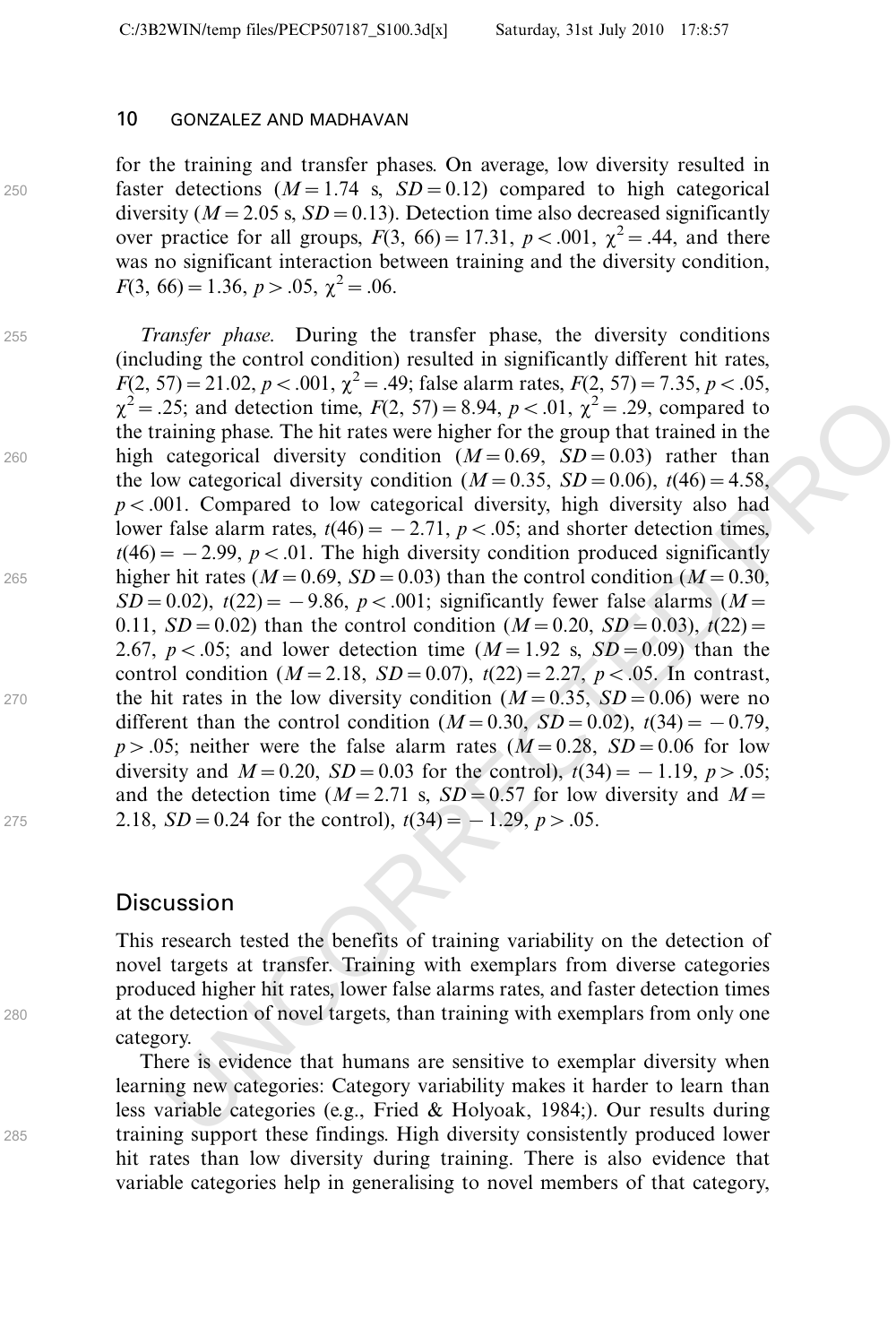especially if those members are outside the range of the trained category (e.g., Cohen, Nosofky, & Zaki, 2001; Hahn et al., 2005). Our results advance these result by showing that categorical training variability helps in generalising to novel members of a novel category. Higher hit rates, lower false alarms rates, and lower detection time were found at transfer as a result of categorical diversity training compared to one-category training.

rsee training will need further empirical work, a possibility is that training<br>ability improved some cognitive process such as learning to create higher<br>ability improved some cognitive process such as learning to create hi Our explanation of the results is that training variability increased the ability to categorise novel dangerous objects as threats. Although the exact explanation of how this benefit of categorical diversity develops through diverse training will need further empirical work, a possibility is that training variability improved some cognitive process such as learning to create higher level categories from exemplars. This possibility suggests that the benefits of training variability would still hold if a set of unambiguous targets from a well-known category were used at transfer. By definition, training and transfer situations have to share some aspects to allow transfer of acquired skills, but they must be dissimilar to some degree to allow transfer of skills to novel conditions. The balance between similar and dissimilar aspects is central to transfer theories (Healy et al., 2005, 2006). The Instance-Based Learning Theory predicts that variability of experiences increases the chances of retrieving instances that are different but similar to the experiences obtained during training (Gonzalez, Lerch, & Lebiere, 2003). For our results, this means that training variability enhances the cognitive processes in a way that more encompassing categories are created. This is a possibility given the current evidence that variable categories help in generalising to members that are outside the range of the trained category but belong to the same category (e.g., Cohen, Nosofsky, & Zaki, 2001; Hahn, Bailey, & Elvin, 2005). Thus, the benefit of training variability would hold if we use novel items from a well-known threat category at transfer (e.g., Tools).

Another possibility is that training variability improved some perceptual or attentional processes that helped the differentiation of targets and nontargets in bags cluttered with irrelevant objects. So far, the visual search and categorisation literature are rarely brought together (cf. Smith et al., 2005; Wolfe et al., 2007) because categorisation often requires identifying targets presented in isolation, whereas visual search requires discriminating targets from simultaneously presented distractors. Presumably, if training variability improved the visual differentiation of targets within cluttered bags, a possibility is that the benefit of training variability would disappear in the absence of cluttered images. Clearly, the clutter in the bag would determine the effectiveness of target discrimination. However, it is unlikely that the use of bags with different clutter would change our results because of two reasons. First, the same background bag images (thus, the same clutter) used

290

295

300

305

310

315

320

AQ2

325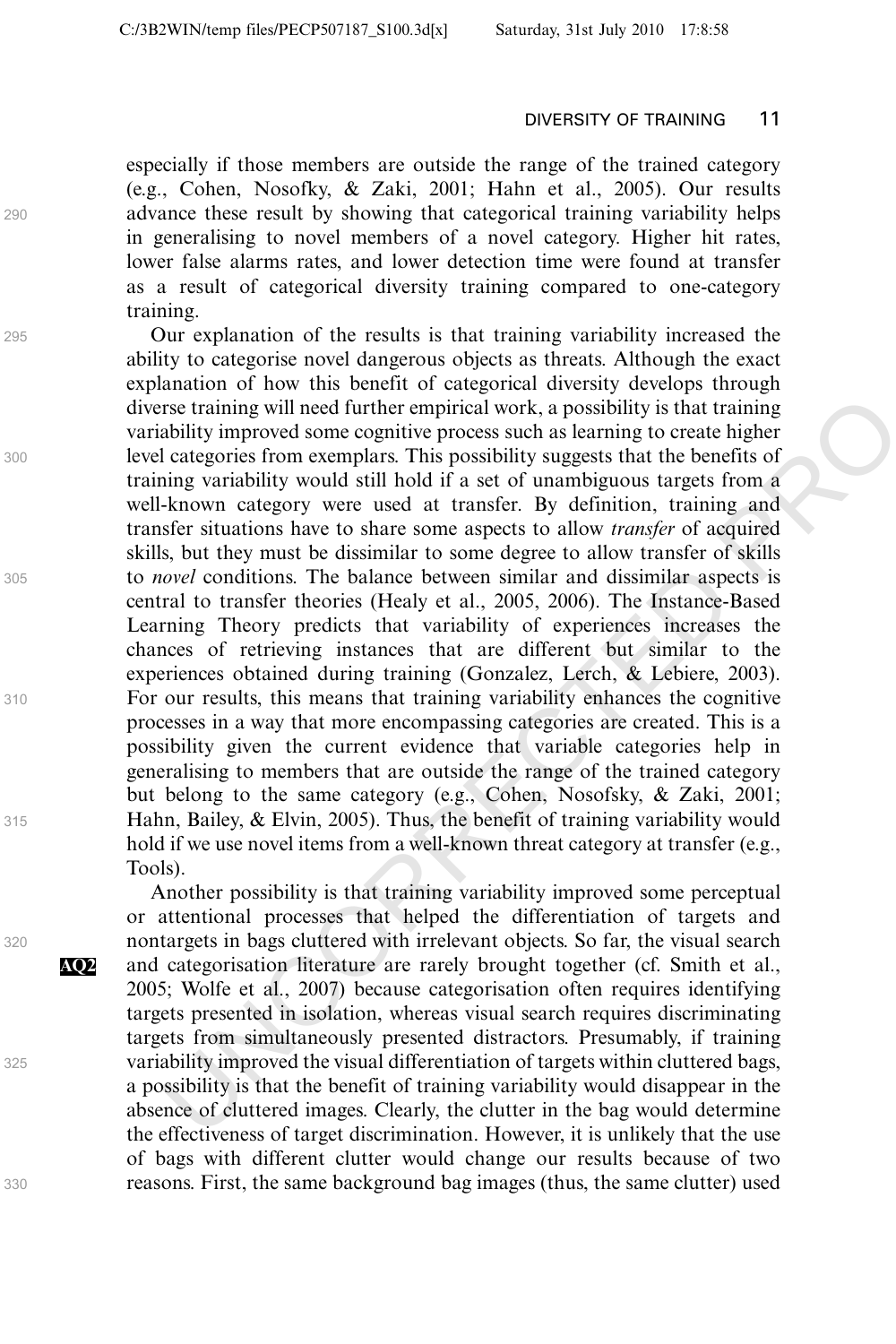at training were also used at transfer in this experiment. Thus, the only visual items that changed from training to transfer were the targets participants searched for. This suggests that the high-diversity benefit would exist even if the target objects were presented in isolation. Second, the objects used at transfer do not ''look like'' traditional weapons. In fact, a reason why these objects were selected for the transfer phase is that our pretest demonstrated that the novel objects used at transfer were not classified into a single category, while the objects used in the training phase were clearly identified in different categories such as ''knives'', ''guns'', etc., based on their visual appearance.

arence.<br>
are exact explanations of how the benefits of categorical diversity<br>
op through training will need further empirical work. An interesting<br>
is the explanation of the dynamics involved in enhancing human<br>
sissing th The exact explanations of how the benefits of categorical diversity develop through training will need further empirical work. An interesting one is the explanation of the dynamics involved in enhancing human processing through diverse categories. The computational model reported in Gonzalez et al. (2003) indicates that similarity represents one of the most important ways in which performance can improve or worsen in dynamic tasks. For example, according to this model, the generation of diverse cue values increased the diversity of instances, which in turn facilitated longterm learning (Gonzalez et al., 2003). In the current experiment, exemplars in the low diversity condition involved only one category of weapons (e.g., guns). The cues that represented this particular category of weapons likely became more readily available in memory with practice, and participants tended to become faster and more accurate during training while searching for items from only one category. However, on the flip side, they became less flexible due to the focus on only one set of cue values (Gonzalez et al., 2003). High diversity of instances provides a wider range of values from which to retrieve instances from memory, increasing the likelihood that if a ''novel'' stimulus were presented in the environment, something similar to the novel object might be found in memory.

The main practical contribution of this research is to suggest a way to improve human accuracy of detecting potentially dangerous items in complex visual images. Our results indicate that consistency in practice is damaging in those cases where operators are likely to be faced with novel situations and when rapid adaptation to new and unexpected situations is necessary. Our conclusions suggest new implications for training luggage screeners and for training in general: the best and fastest detection of novel items at transfer can be achieved through diverse rather than consistent training.

> Original manuscript received May 2009 Revised manuscript received April 2010 First published online month/year

335

340

350

345

355

360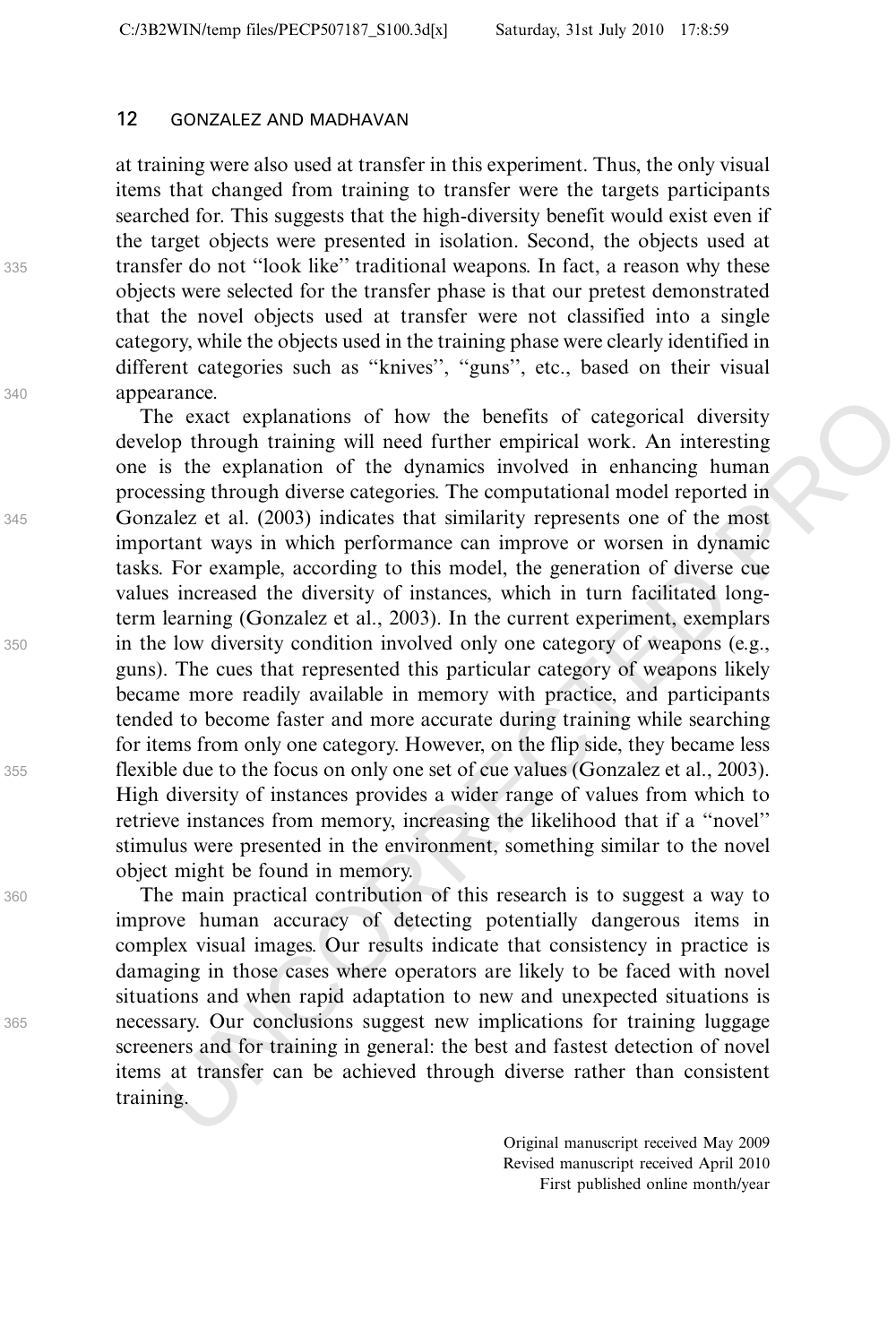370

## DIVERSITY OF TRAINING 13

# **REFERENCES**

| AQ1 | Brunstein, A., & Gonzalez, C. (2010). Preparing for novelty with diverse training. Manuscript<br>under review.                                                                                                                                                                                                                                                                                                                                                                                                                                                                                         |  |
|-----|--------------------------------------------------------------------------------------------------------------------------------------------------------------------------------------------------------------------------------------------------------------------------------------------------------------------------------------------------------------------------------------------------------------------------------------------------------------------------------------------------------------------------------------------------------------------------------------------------------|--|
|     | Cohen, A. L., Nosofsky, R. M., & Zaki, S. R. (2001). Category variability, exemplar similarity, and<br>perceptual classification. Memory and Cognition, 29(8), 1165-1175.                                                                                                                                                                                                                                                                                                                                                                                                                              |  |
| 375 | Douvis, S. J. (2005). Variable practice in learning the forehand drive in tennis. Perceptual and Motor<br>Skills, 101(2), 531-545.                                                                                                                                                                                                                                                                                                                                                                                                                                                                     |  |
|     | Fried, L. S., & Holyoak, K. J. (1984). Induction of category distributions: A framework of<br>classification learning. Journal of Experimental Psychology: Learning, Memory, and Cognition,<br>$10(2)$ , 234-257.                                                                                                                                                                                                                                                                                                                                                                                      |  |
| 380 | Gonzalez, C., Lerch, J. F., & Lebiere, C. (2003). Instance-based learning in dynamic decision<br>making. Cognitive Science, 27(4), 591-635.                                                                                                                                                                                                                                                                                                                                                                                                                                                            |  |
|     | Hahn, U., Bailey, T. M., & Elvin, L. B. C. (2005). Effects of category diversity on learning, memory,<br>and generalization. Memory and Cognition, 33(2), 289–302.                                                                                                                                                                                                                                                                                                                                                                                                                                     |  |
| 385 | Healy, A. F., Wohldmann, E. L., Parker, J. T., & Bourne, L. E., Jr. (2005). Skill training, retention,<br>and transfer: The effects of a concurrent secondary task. Memory and Cognition, 33(8),<br>1457-1471.                                                                                                                                                                                                                                                                                                                                                                                         |  |
|     | Healy, A. F., Wohldmann, E. L., Sutton, E. M., & Bourne, L. E., Jr. (2006). Specificity effects in<br>training and transfer of speeded responses. Journal of Experimental Psychology: Learning,<br>Memory, and Cognition, 32(3), 534-546.                                                                                                                                                                                                                                                                                                                                                              |  |
| 390 | Kelso, J. A. S., & Norman, P. E. (1978). Motor schema formation in children. Developmental<br>Psychology, 14(2), 153-156.<br>Lacson, F. C., Gonzalez, C., & Madhavan, P. (2008). Framing and context effects in visual search<br>training. In Proceedings of the Human Factors and Ergonomics Society 52nd annual meeting                                                                                                                                                                                                                                                                              |  |
| 395 | (pp. 348-352). New York City: Human Factors and Ergonomics Society.<br>Madhavan, P., Gonzalez, C., & Lacson, F. (2007). Differential base rate training influences<br>detection of novel targets in a complex visual inspection task. In <i>Proceedings of the Human</i><br>Factors and Ergonomics Society 51st annual meeting (pp. 392–396). Baltimore, MD: Human                                                                                                                                                                                                                                     |  |
| 400 | Factors and Ergonomics Society.<br>Madhavan, P., & Wiegmann, D. A. (2005). Cognitive anchoring on self-generated decisions reduces<br>operator reliance on automated diagnostic aids. <i>Human Factors</i> , 47(2), 332–341.<br>McCarley, J. S., Kramer, A. F., Wickens, C. D., Vidoni, E. D., & Boot, W. R. (2004). Visual skills in<br>airport-security screening. American Psychological Society, 15(5), 302-306.                                                                                                                                                                                   |  |
| 405 | Schilling, M. A., Vidal, P., Ployhart, R. E., & Marangoni, A. (2003). Learning by doing <i>something</i><br>else: Variation, relatedness, and the learning curve. Management Science, 49(1), 39–56.<br>Schmidt, R. A., & Bjork, R. A. (1992). New conceptualizations of practice: Common principles in<br>three paradigms suggest new concepts for training. Psychological Science, 3, 207-217.<br>Schmidt, R. A., Young, D. E., Swinnen, S., & Shapiro, D. C. (1989). Summary knowledge of results<br>for skill acquisition: Support for the guidance hypothesis. Journal of Experimental Psychology: |  |
| 410 | Learning, Memory, and Cognition, 15(2), 352-359.<br>Smith, J. D., Redford, J. S., Gent, L. C., & Washburn, D. A. (2005). Visual search and the collapse<br>of categorization. Journal of Experimental Psychology: General, 134(4), 443-460.<br>Smith, J. D., Redford, J. S., Washburn, D. A., & Taglialatela, L. A. (2005). Specific-token effects in                                                                                                                                                                                                                                                  |  |
|     | screening tasks: Possible implications for aviation security. Journal of Experimental Psychology:<br>Learning, Memory, and Cognition, 31(6), 1171-1185.                                                                                                                                                                                                                                                                                                                                                                                                                                                |  |
| 415 | Wolfe, J. M., Horowitz, T. S., van Wert, M. J., Kenner, N. M., Place, S. S., & Kibbi, N. (2007). Low<br>target prevalence is a stubborn source of errors in visual search tasks. Journal of Experimental<br>Psychology: General, 136(4), 623-638.                                                                                                                                                                                                                                                                                                                                                      |  |